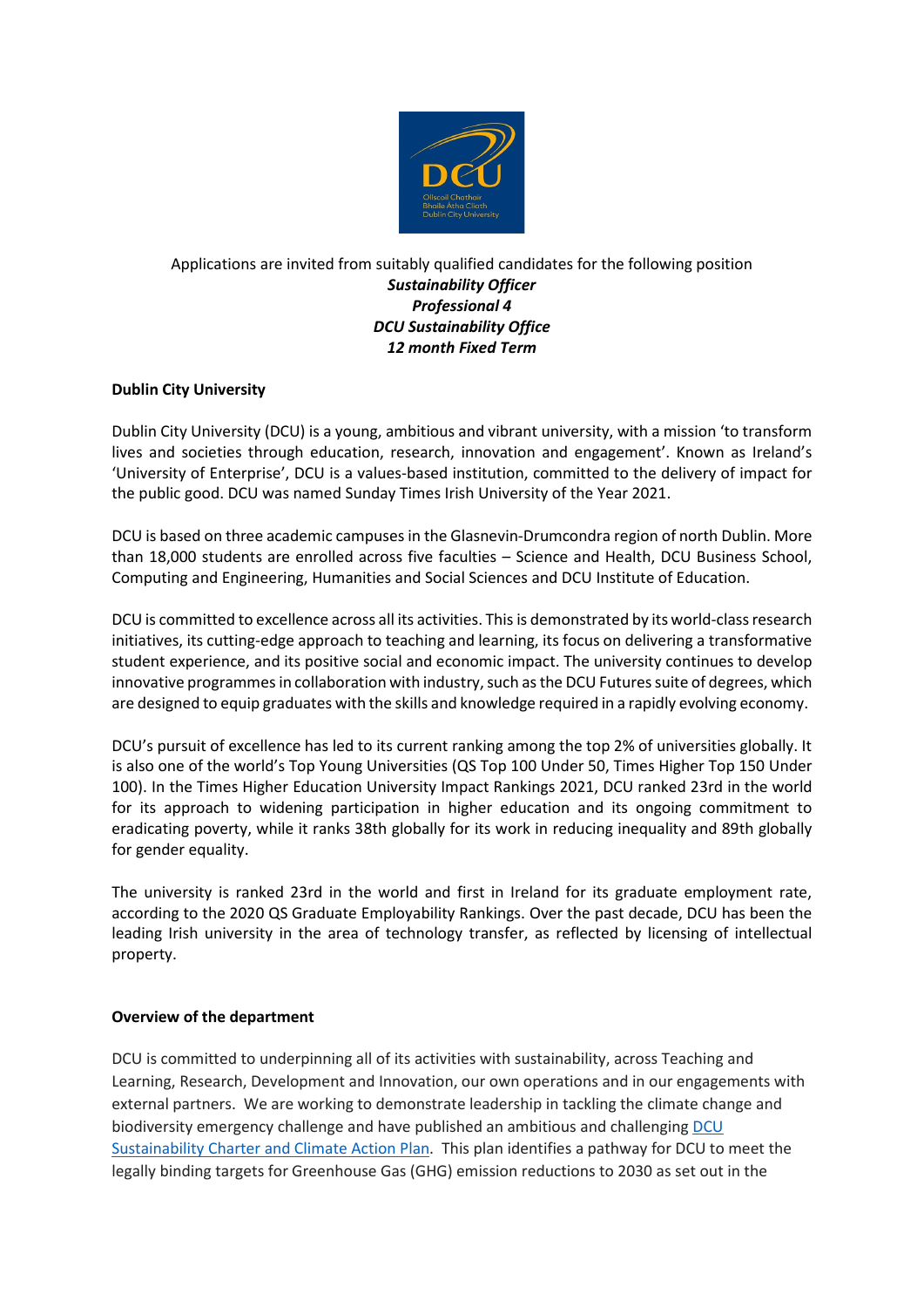*Climate Action and Low Carbon Dev. (Amendment) Bill 2021*. In addition, as a public sector body DCU is now mandated under the [National Climate Action Plan](https://www.gov.ie/en/publication/6223e-climate-action-plan-2021/) to undertake sustainability actions to reduce our impacts.

The DCU Sustainability Office work with internal and external stakeholder to communicate, inform and engage on the challenges we face and in the identification and implementation of sustainable solutions that can be demonstrated on our campus and then scaled for broader impact.

## **Role Profile**

This role, reporting to the DCU Sustainability Manager will work with colleagues in the sustainability office and across the university to comprehend how we can best address the very significant requirements placed on the University in the new Climate Action Bill and the National Climate Action Plan. Specifically, the successful candidate will assist the Sustainability office and working with the DCU Sustainability Manager will have a specific focus on sustainable transport and mobility.

## **Duties and Responsibilities**

Please refer to the job description for a list of duties and responsibilities associated with this role.

## **Qualifications and Experience**

- Individuals must have a Primary Degree or equivalent (NFQ Level 7) qualification plus 3 years recent and relevant experience in administration.
- Excellent organisational and administrative skills with experience in co-ordinating company or institution wide projects.
- Knowledge of sustainability would be very beneficial, including an awareness of the interconnectedness of society, economy and environment, and the need to balance the demands from each to create a sustainability future for all.
- The ability to multitask, prioritise tasks and work to deadlines.
- Demonstrable experience of flexibility and adaptability.
- The ability to supervise projects and work effectively as part of a wider administrative team with the capacity to identify key issues and propose solutions in a timely manner.
- Excellent IT skills including analysis of large data set and appropriate presentation of data/results.
- Excellent written, communication and interpersonal skills, some experience with Drupal or other website interface tools.
- The ability to engage effectively across a wide range of academic faculties/schools and professional support units, building and maintaining strong working relationships.

#### **Essential Training**

The postholder will be required to undertake the following essential compliance training: Orientation, Health & Safety and Data Protection (GDPR). Other training may need to be undertaken when